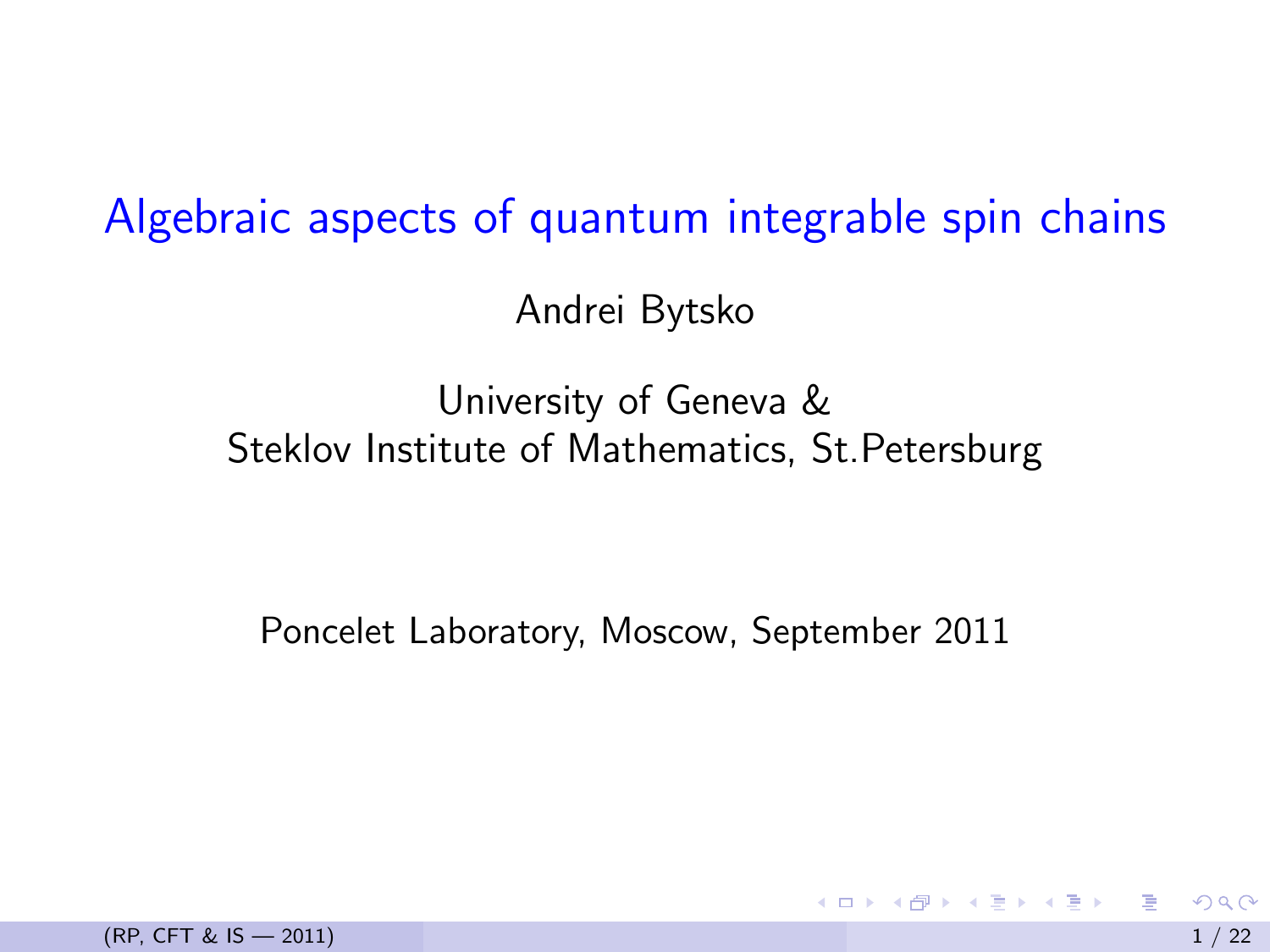#### Introduction to quantum spin chains

One dimensional (discretized) quantum mechanical models, local Hilbert space is an irreducible module of an associative algebra (e.g.  $U(\mathfrak{J})$ , where  $\tilde{J}$  is a Lie algebra). A prototype – the Heisenberg (anti)ferromagnet model of N spins with a nearest neighbour interaction:

periodic b.c.: 
$$
H = J \sum_{n=1}^{N} \sigma_n^a \sigma_{n+1}^a
$$
, open b.c.:  $H = J \sum_{n=1}^{N-1} \sigma_n^a \sigma_{n+1}^a$ .  
\n
$$
\sigma^1 = \begin{pmatrix} 0 & 1 \\ 1 & 0 \end{pmatrix}, \quad \sigma^2 = \begin{pmatrix} 0 & -i \\ i & 0 \end{pmatrix}, \quad \sigma^3 = \begin{pmatrix} 1 & 0 \\ 0 & -1 \end{pmatrix}.
$$
\n $H$  acts on  $V = (\mathbb{C}^2)^{\otimes N}$ .

$$
\sigma_n^a \equiv I^{\otimes n-1} \otimes \sigma^a \otimes I^{\otimes N-n}, \qquad I = \begin{pmatrix} 1 & 0 \\ 0 & 1 \end{pmatrix}.
$$

K ロ X X 個 X X 差 X X 差 X … 差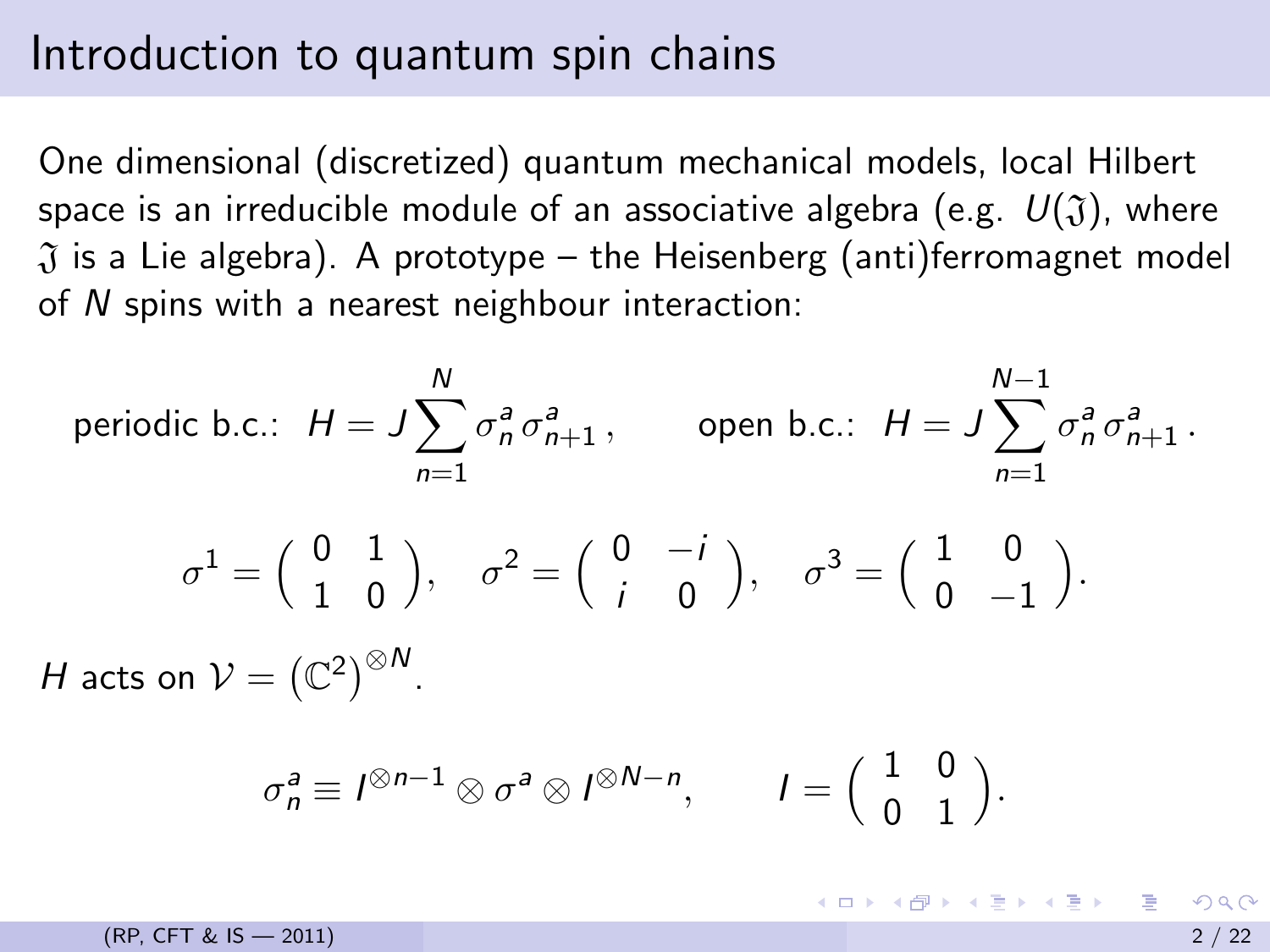The underlying symmetry is the algebra  $A = U(su_2)$ :

$$
[E, F] = H, \t [H, E] = E, \t [H, F] = -F.
$$

An irreducible finite dimensional representation  $S$  has the highest weight vector  $v \in S$ :  $Ev = 0$ ,  $Hv = \Lambda v$ ,  $\Lambda \in \mathbb{N}_0$ . We have  $S = A.v$ .

the trivial representation :  
\n
$$
\Lambda = 0
$$
\n
$$
E, F, H \to 0
$$
\n
$$
\downarrow \Lambda = 1, \qquad H \to \begin{pmatrix} 1 & 0 \\ 0 & -1 \end{pmatrix} = \sigma^3,
$$
\n
$$
E, F, H \to 0
$$
\n
$$
\downarrow E \to \begin{pmatrix} 0 & 1 \\ 0 & 0 \end{pmatrix}, \qquad F \to \begin{pmatrix} 0 & 0 \\ 1 & 0 \end{pmatrix}.
$$

Global action of A on  $\mathcal{V}$ :

$$
\mathcal{E} = \sum_{n=1}^{N} E_n, \quad \mathcal{F} = \sum_{n=1}^{N} F_n, \quad \mathcal{H} = \sum_{n=1}^{N} H_n,
$$

$$
a_n \equiv \sum_{n=1}^{N} I^{\otimes n-1} \otimes a \otimes I^{\otimes N-n}
$$

(RP, CFT & IS  $-2011$ ) 3 / 22

K ロ ▶ K 個 ▶ K 로 ▶ K 로 ▶ 『로 『 YO Q @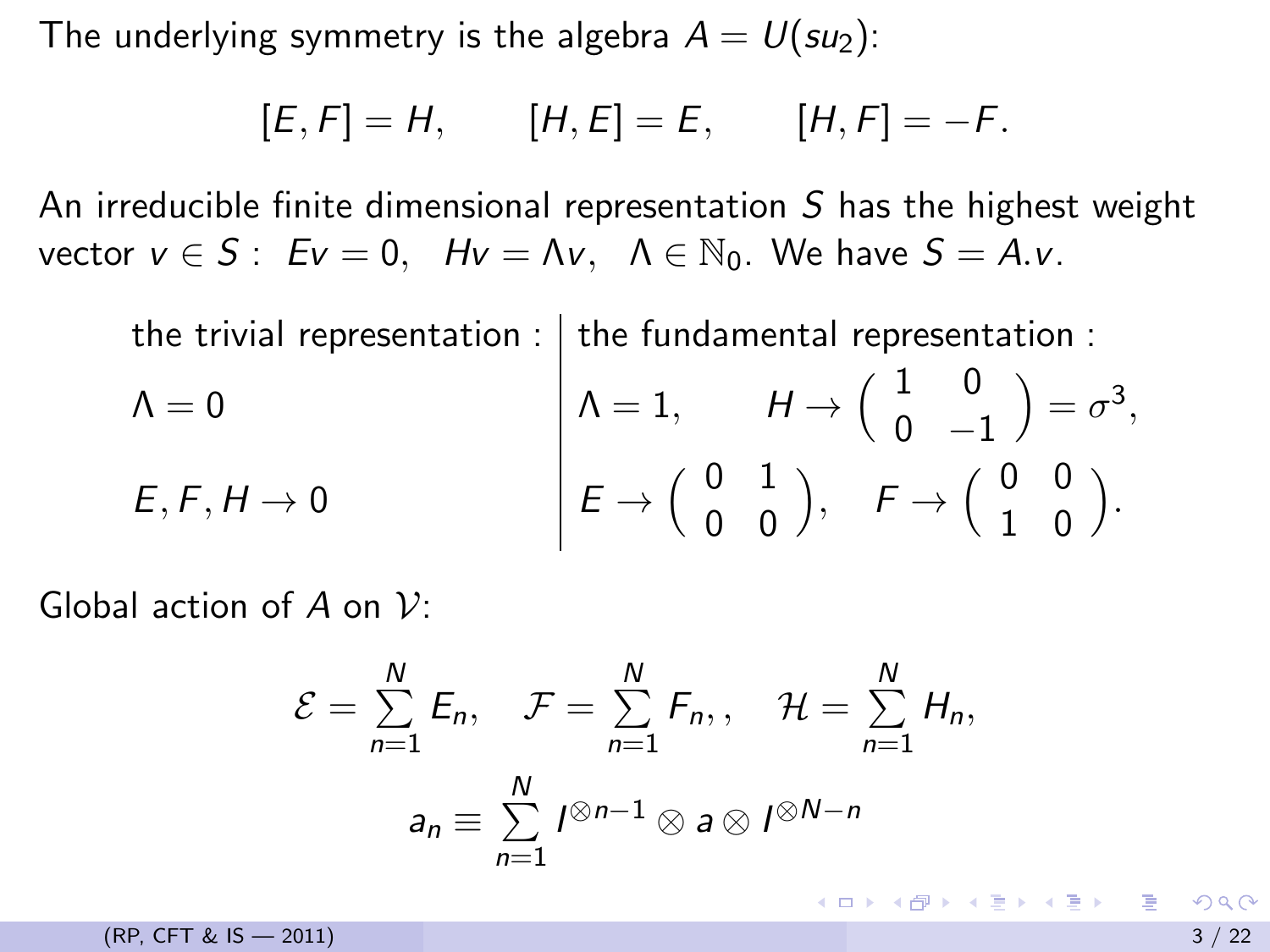Properties of the Heisenberg Hamiltonian:

a) **locality** – 
$$
H = \sum_n H_{n,n+1}
$$
;

b) A – invariance:  $[H_{n,n+1}, \mathcal{E}] = [H_{n,n+1}, \mathcal{F}] = [H_{n,n+1}, \mathcal{H}] = 0$ ;

c) integrability: H belongs to a complete set of mutually commuting Hermitian operators acting on  $\mathcal{V}$ .

Origin of the integrability – existence of the R–matrix:

$$
R(\lambda) = \begin{pmatrix} 1 + \lambda & 0 & 0 & 0 \\ 0 & 1 & \lambda & 0 \\ 0 & \lambda & 1 & 0 \\ 0 & 0 & 0 & 1 + \lambda \end{pmatrix}
$$
  
=  $(1 + \frac{1}{2}\lambda) \, 1 \otimes 1 + \lambda \, \sigma^a \otimes \sigma^a$   $\in$  End  $(\mathbb{C}^2 \otimes \mathbb{C}^2)$   
=  $1 \otimes 1 + \lambda \mathbb{P}$ 

permutation  $\mathbb{P} \times \otimes y = y \otimes x, \qquad \forall x, y \in \mathbb{C}^2$ 

 $(RP, CFT & 15 - 2011)$  4 / 22

K ロ ▶ K @ ▶ K 할 ▶ K 할 ▶ ... 할 → 9 Q @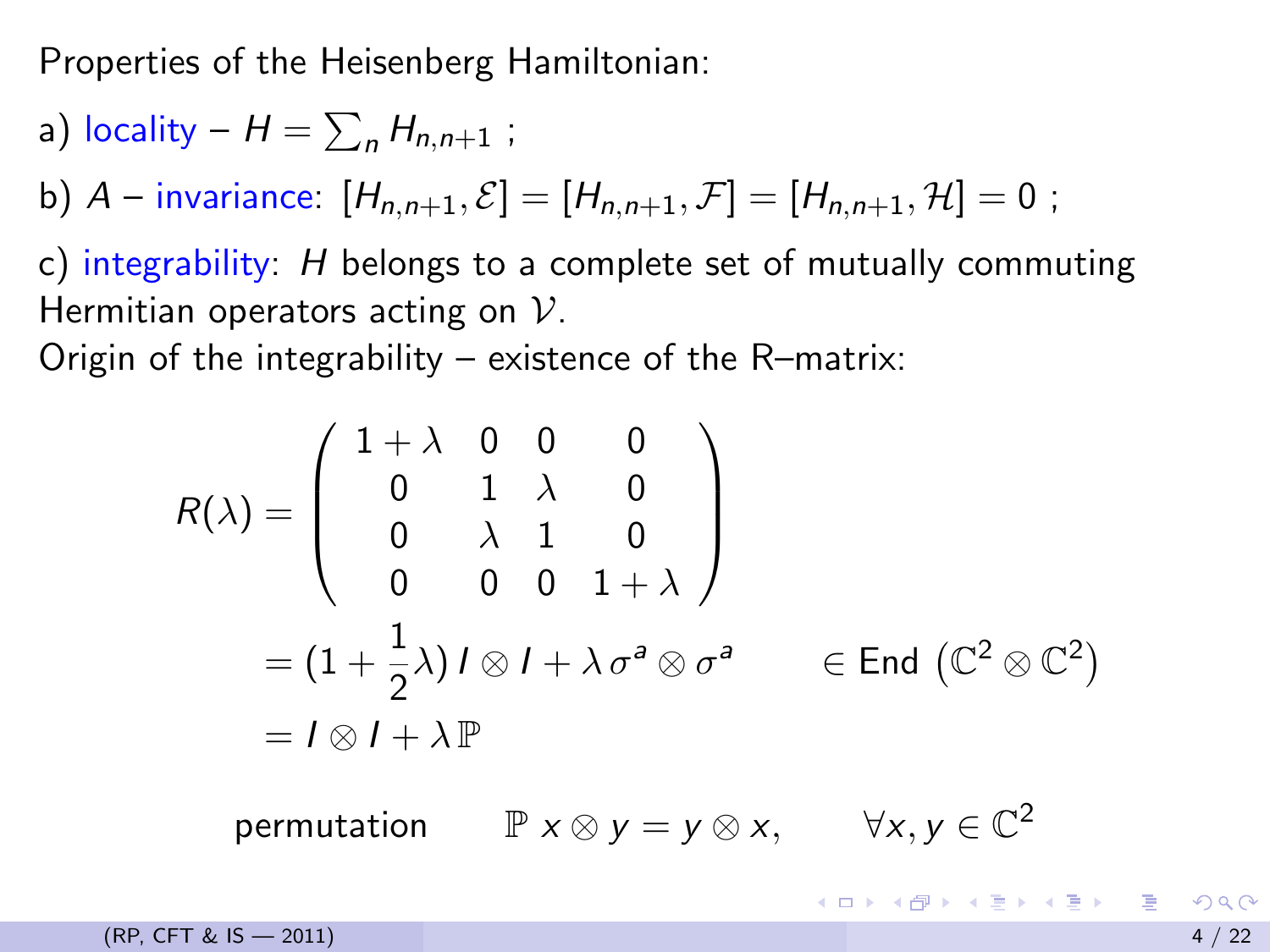Properties of the R–matrix:

a)  $\mathsf{Yang}\text{-}\mathsf{B}$ axter equation in End  $\left(\mathbb{C}^2\otimes\mathbb{C}^2\otimes\mathbb{C}^2\right)$ :

$$
R_{12}(\lambda - \mu) R_{23}(\lambda) R_{12}(\mu) = R_{23}(\mu) R_{12}(\lambda) R_{23}(\lambda - \mu)
$$
  
b) regularity:  $R(0) = I \otimes I$ .

Yang–Baxter  $\Rightarrow$  the trace of the monodromy matrix generates a set of mutually commuting "quantum integrals of motion"  $\,\{\mathsf Q_k\}$ :

$$
\hat{R}(\lambda) \equiv \mathbb{P} \ R(\lambda), \qquad T_a(\lambda) = \hat{R}_{a,N}(\lambda) \dots \hat{R}_{a,1}(\lambda) \quad \text{End } (\mathbb{C}^2 \otimes (\mathbb{C}^2)^N)
$$
  
\n
$$
\text{YB} \Rightarrow \qquad R_{ab}(\lambda - \mu) \ T_a(\lambda) \otimes_{ab} T_b(\mu) = T_b(\mu) \otimes_{ab} T_a(\lambda) R_{ab}(\lambda - \mu)
$$

$$
\Rightarrow \quad [\text{tr}\, \mathcal{T}(\lambda),\, \text{tr}\, \mathcal{T}(\mu)]=0
$$

$$
\Rightarrow \quad \text{tr}\, \mathcal{T}(\lambda)=\sum_{k}\lambda^{k}Q_{k}, \qquad [Q_{k},Q_{m}]=0
$$

 $(RP, CFT & IS - 2011)$  5 / 22

K ロンス 御 > ス ヨ > ス ヨ > 一 ヨ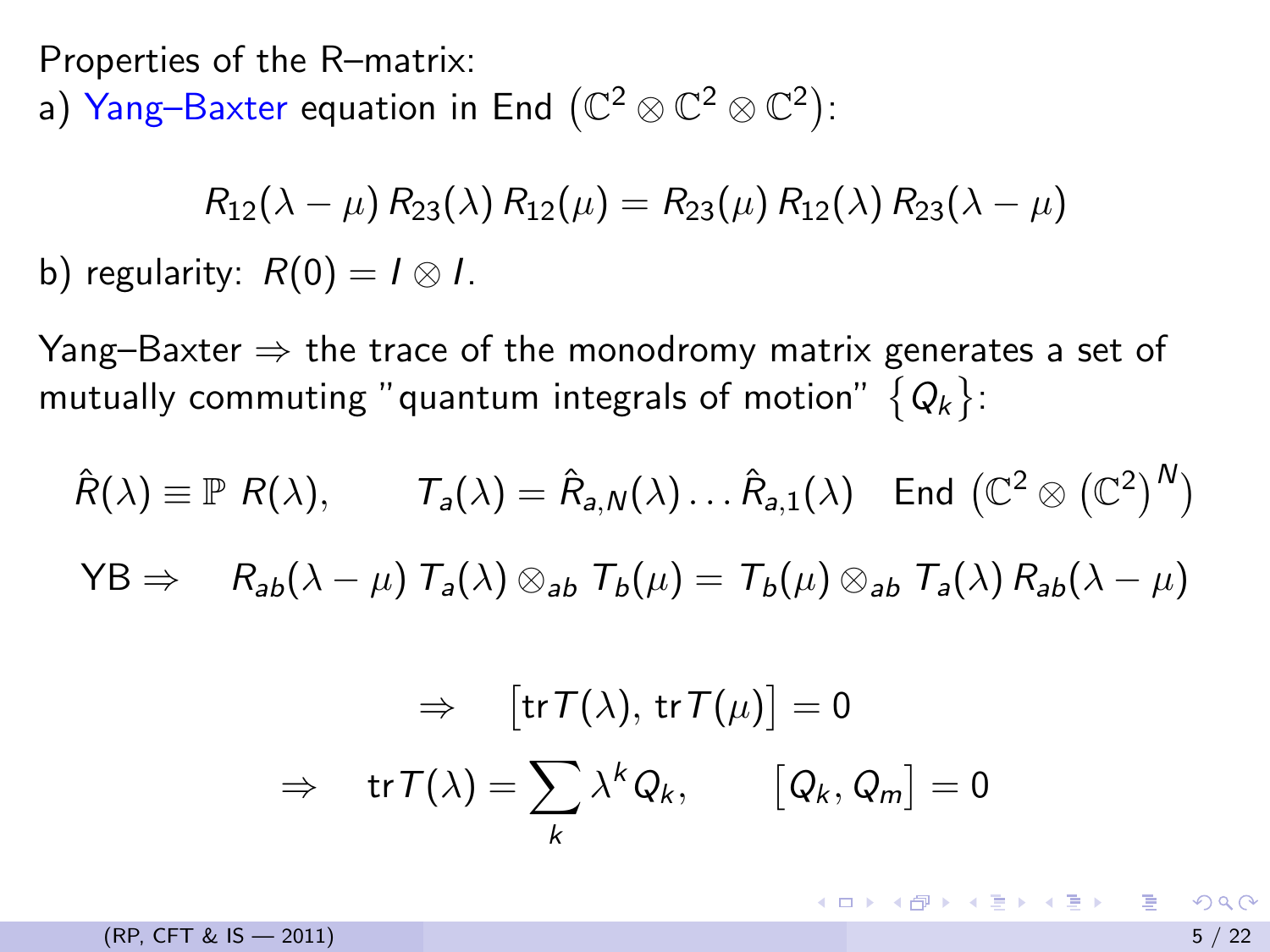Regularity,  $R(0) = I \otimes I \Rightarrow$  locality of H:

$$
H \sim (\operatorname{tr} T(0))^{-1} \left( \frac{d}{d\lambda} \operatorname{tr} T(\lambda) \right)_{\lambda=0} = \sum_{n=1}^{N} \left( \frac{d}{d\lambda} R_{n,n+1}(\lambda) \right)_{\lambda=0}
$$
  
= 
$$
\frac{1}{2} \sum_{n=1}^{N} \left( I \otimes I + \sigma_n^a \sigma_{n+1}^a \right) = \mathbb{P}_{n,n+1}
$$

 $A$  – invariance:

$$
H_{n,n+1} = \mathbb{P}_{n,n+1} \Rightarrow [H_{n,n+1}, a_n + a_{n+1}] = 0
$$

 $\Rightarrow$  H commutes with  $\mathcal{E}, \mathcal{F}, \mathcal{H}.$ 

K ロ ▶ K 個 ▶ K 로 ▶ K 로 ▶ 『로 『 YO Q @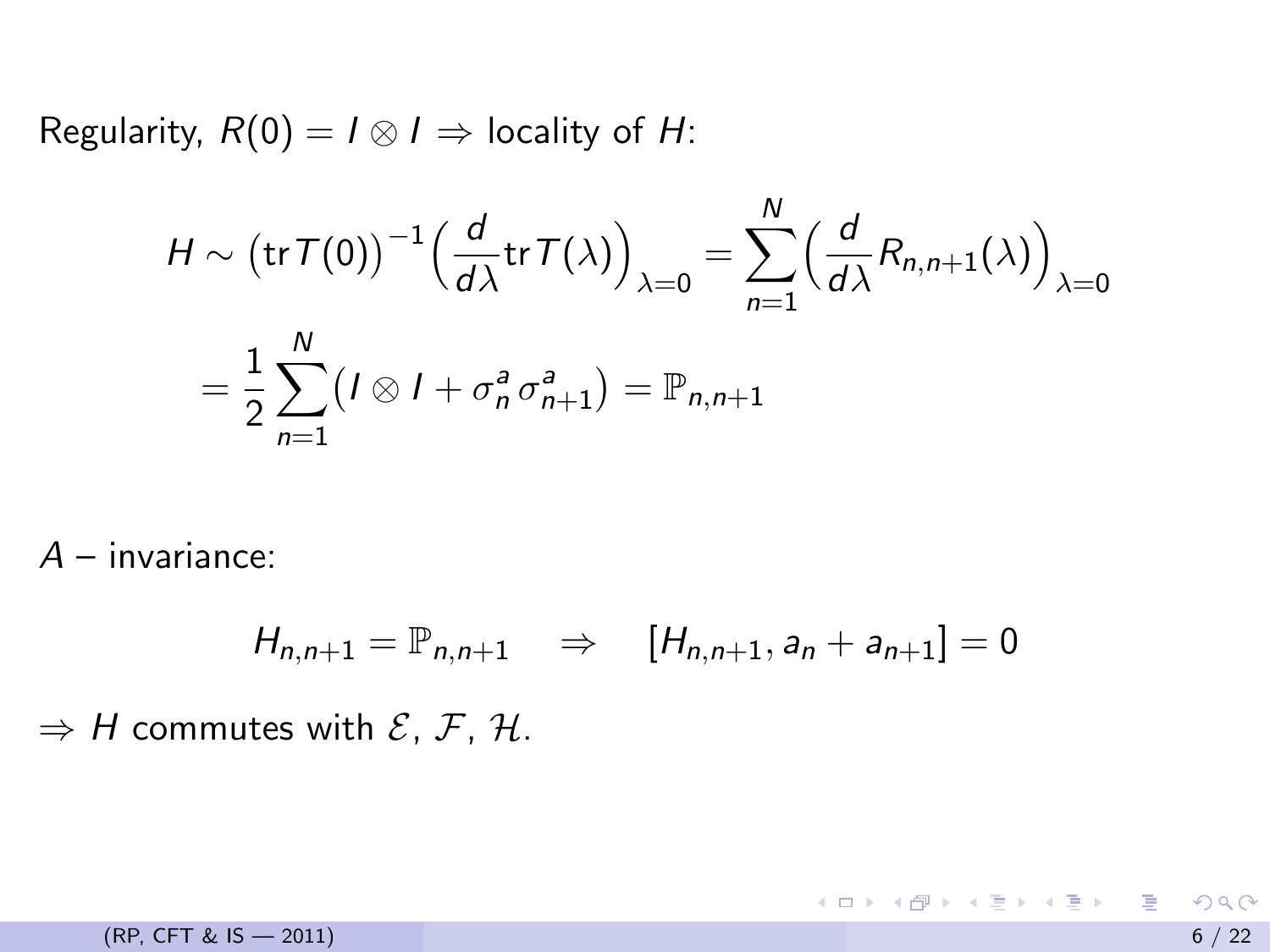Integrability  $\Rightarrow$  the Heisenberg chain is exactly solvable. The Bethe ansatz: the spectrum of  $H$  is given

$$
E(\lambda_1,\ldots,\lambda_M)=\sum_{k=1}^M\frac{1}{1-\lambda_k^2},\qquad \left(\frac{\lambda_k+1}{\lambda_k-1}\right)^N=\prod_{m\neq k}^M\frac{\lambda_m-\lambda_k+2}{\lambda_m-\lambda_k-2}
$$

Algebraic Bethe ansatz (exploits existence of a local highest weight vector), Baxter  $Q$ -operator (more general),...

イロン イ部ン イ君ン イ君ン 一番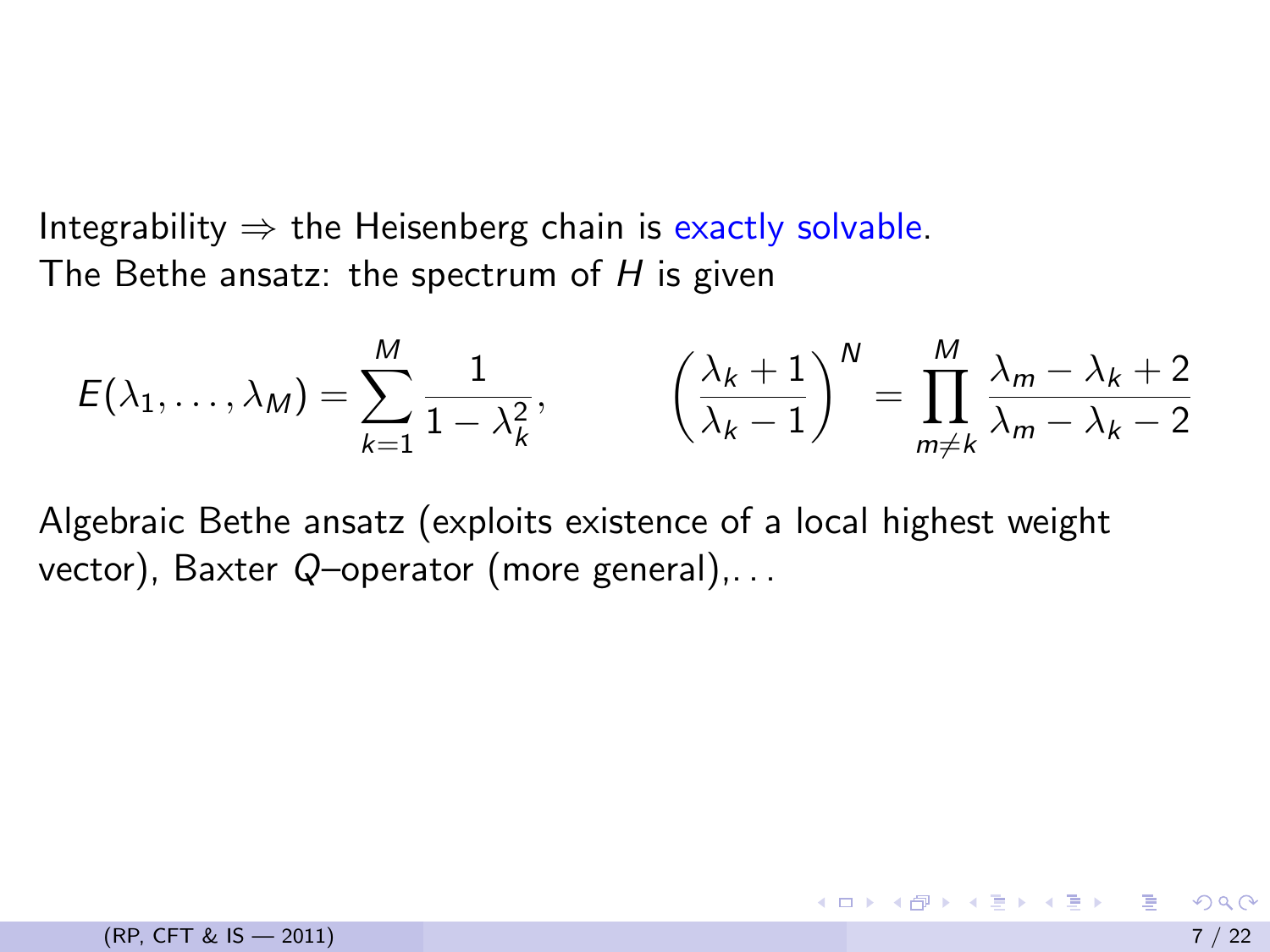$A = U(su_2)$ ,  $\Lambda = 2$ : integrable A-invariant nearest neighbour Hamiltonians ( $\Leftrightarrow$  there exists a regular  $R(\lambda)$ ):

$$
H_{n,n+1} = (\vec{S}_n \cdot \vec{S}_{n+1})^2 + \alpha (\vec{S}_n \cdot \vec{S}_{n+1}),
$$

for  $\alpha = -1, 0, 1$ .

In general,  $H_{n,n+1}$  is a polynomial in  $(\vec S_n \cdot \vec S_{n+1})$  of degree Λ.

Further generalizations:

one can search for a regular  $R(\lambda) \in \mathsf{End}\,\, (S \otimes S)$ 

- a) for irreducible representations  $S$  of a higher weight  $\Lambda$ ;
- b) for a deformed symmetry  $A_q$ , e.g. the quantum group case;
- c) for a higher rank Lie algebra A or its quantum deformation  $A<sub>q</sub>$ .

Relation to 2D statistical models...

<span id="page-7-0"></span>K ロ ▶ K 個 ▶ K ミ ▶ K ミ ▶ │ 글 │ K) Q Q Q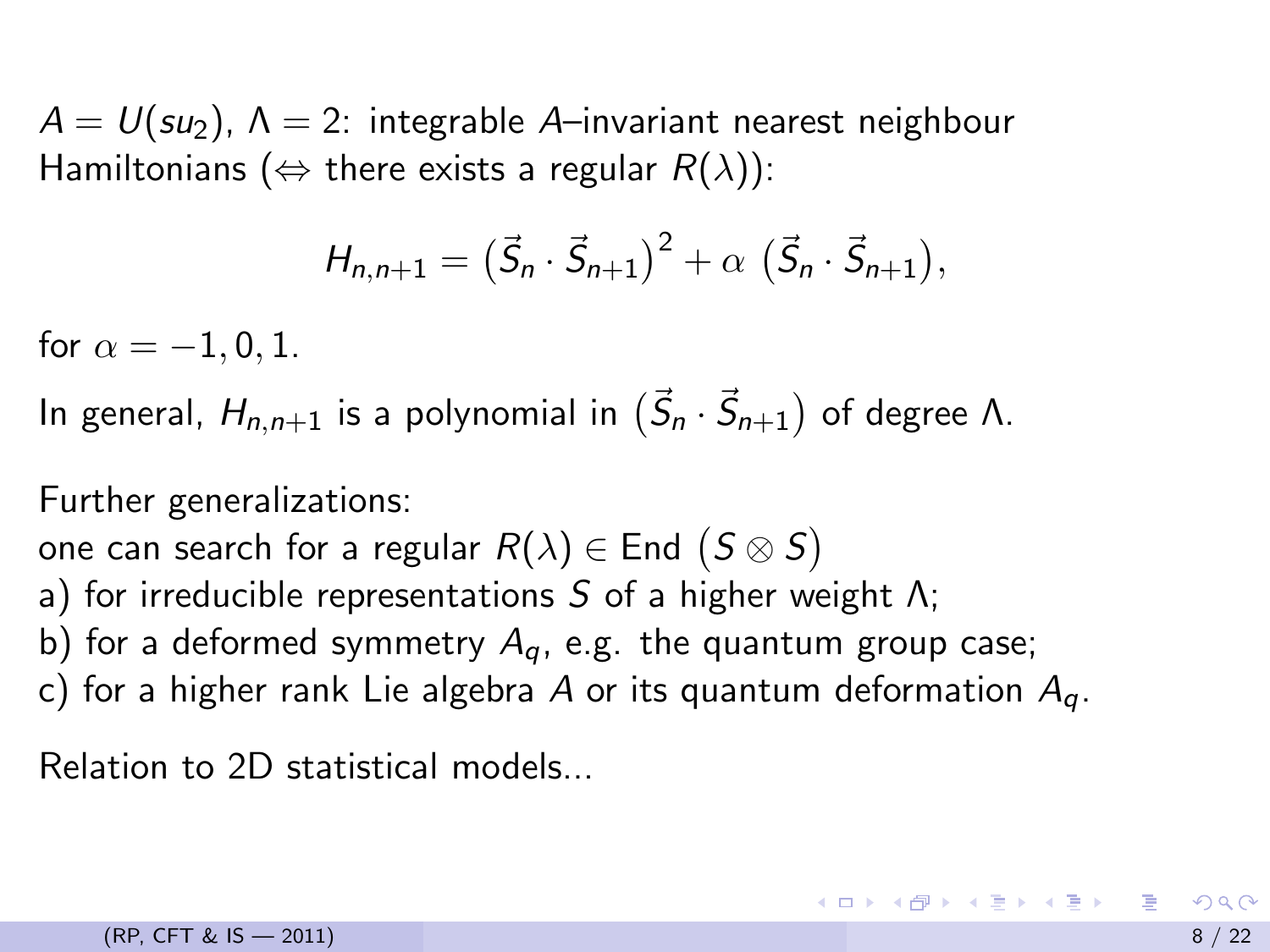### Generalization

A quantum spin chain with the local Hamiltonian density

<span id="page-8-0"></span>
$$
H_{n,n+1}=R_{n,n+1}'(0)
$$

is defined by a regular solution of the Yang–Baxter equation,  $R(\lambda) \in \mathsf{End}\bigl(S \otimes S\bigr)$ , where  $S$  is an irreducible highest weight module of an associative bialgebra A.

| multiplication:                | comultiplication :                                            |
|--------------------------------|---------------------------------------------------------------|
| $m: A \otimes A \rightarrow A$ | $\Delta: A \rightarrow A \otimes A$                           |
| associativity:                 | coassociativity:                                              |
| $(a b) c = a (b c)$            | $(\Delta \otimes id)\Delta(a) = (id \otimes \Delta)\Delta(a)$ |

A is a bialgebra if  $\Delta(ab) = \Delta(a)\Delta(b)$   $\forall a, b$ .

Example:  $U(su_2)$  is a bialgebra,  $\Delta(a) = a \otimes 1 + 1 \otimes a$  for  $a = E, F, H$ . This c[a](#page-9-0)se is cocommutative,  $\Delta'(a) \equiv \mathbb{P}\Delta(a)\mathbb{P} = \Delta(a)$  $\Delta'(a) \equiv \mathbb{P}\Delta(a)\mathbb{P} = \Delta(a)$  $\Delta'(a) \equiv \mathbb{P}\Delta(a)\mathbb{P} = \Delta(a)$   $\forall a$ [.](#page-0-0)

 $(RP, CFT & 15 - 2011)$  9 / 22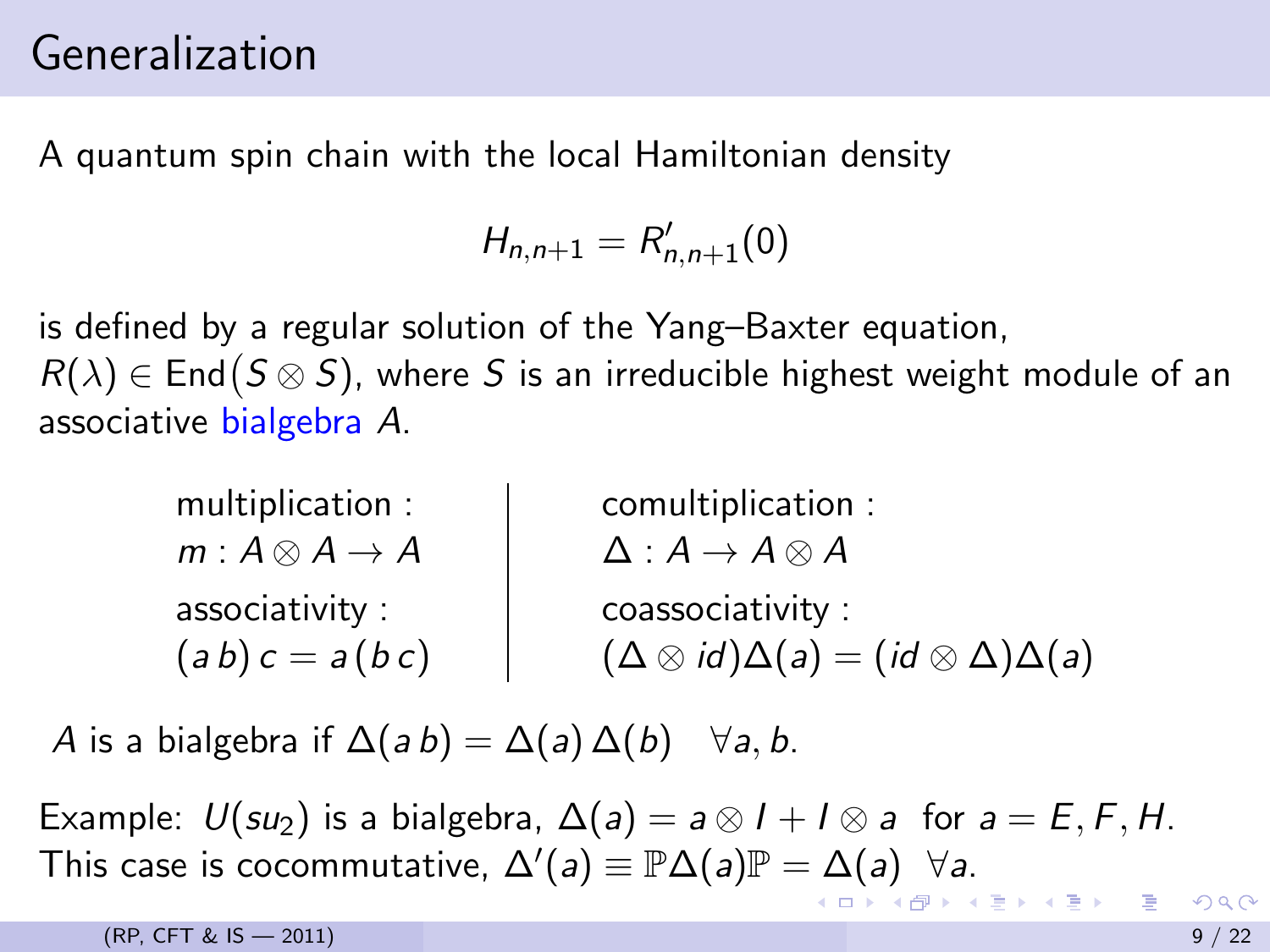A noncocommutative deformation of  $U(su_2)$  is the "quantum" algebra  $U_q(su_2)$ :

$$
[E, F] = \frac{q^{H} - q^{-H}}{q - q^{-1}}, \qquad [H, E] = E, \qquad [H, F] = -F.
$$

$$
\Delta(E) = E \otimes q^{-\frac{1}{2}H} + q^{\frac{1}{2}H} \otimes E,
$$

$$
\Delta(F) = F \otimes q^{-\frac{1}{2}H} + q^{\frac{1}{2}H} \otimes F,
$$

$$
\Delta(H) = H \otimes I + I \otimes H.
$$

For generic q (e.g.  $q > 1$ ), the comultiplication determines the Clebsch–Gordan decomposition:

<span id="page-9-0"></span>
$$
S(\Lambda) \otimes S(\Lambda) = \bigoplus_{\Lambda'=0}^{\Lambda} S(2\Lambda')
$$

Global action of  $U_q(su_2)$  on  $S(\Lambda)^{\otimes N}$ :

$$
\mathcal{E}=\Delta^{N-1}(E)=\sum_{n=1}^Nq^{-\frac{1}{2}H_1}\otimes\ldots\otimes q^{-\frac{1}{2}H_{n-1}}\otimes E\otimes q^{\frac{1}{2}H_{n+1}}\otimes\ldots\otimes q^{\frac{1}{2}H_N}
$$

 $(RP, CFT & IS - 2011)$  10 / 22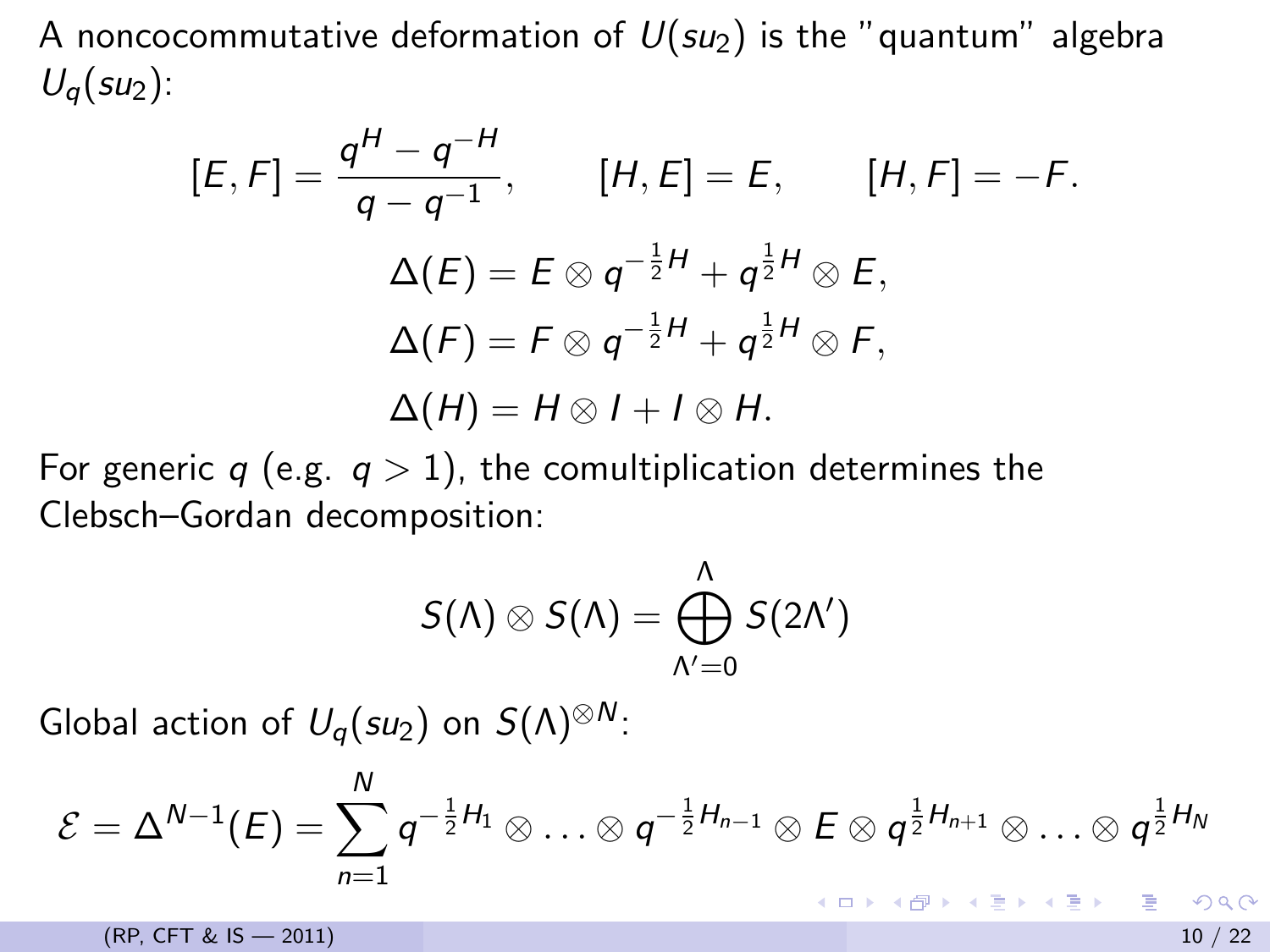## $U_q(su_2)$ –invariant  $R(\lambda)$

For generic q, the center of  $U_q(su_2)$  is generated by the Casimir element

$$
C = F E + \frac{q q H + q^{-1} q^{-H}}{(q - q^{-1})^2}
$$

 $U_q(su_2)$ –invariant  $R(\lambda)$ :

$$
R(\lambda)=R(\lambda,\Delta(C))=\sum_{N'=0}^{\Lambda}r_{2N'}(\lambda)P_{2N'},
$$

here  $P_{2\Lambda'}$  is the projector on  $S(2\Lambda')$  in the Clebsch–Gordan decomposition.

By construction,  $[H_{n,n+1}, \Delta(a)] = 0 \ \forall a$ + coassociativity  $\Rightarrow H_{n,n+1}$  = commutes with  $\mathcal{E}, \mathcal{F}, \mathcal{H}$  $\Rightarrow$  H is  $U_q(su_2)$ –invariant (if the chain is open, i.e. there is no  $H_{N,1}$  term)

 $(RP, CFT & IS \rightarrow 2011)$  11 / 22

イロト イ母 トイミト イミト ニヨー りんぴ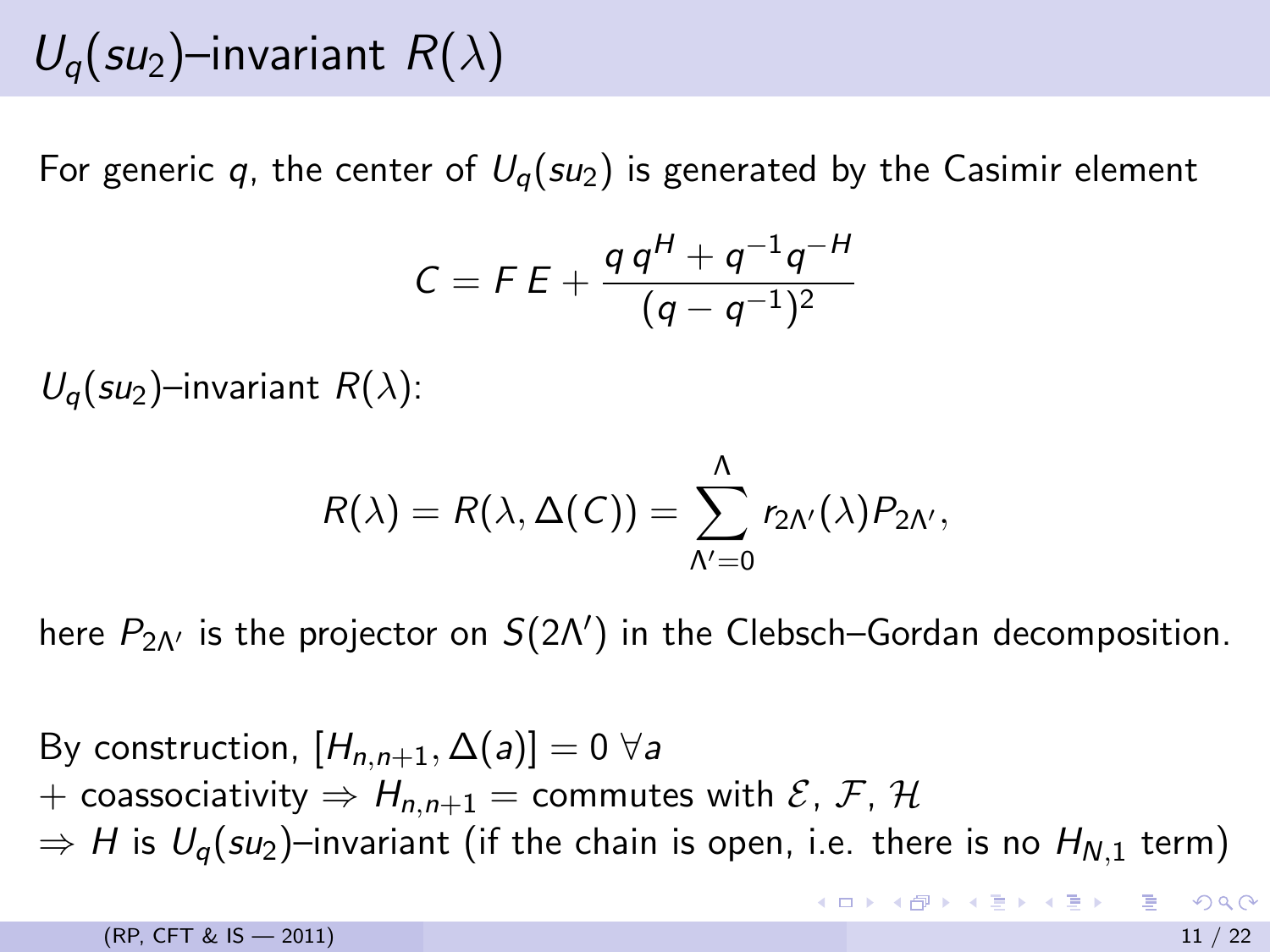Known regular  $U_q(su_2)$ –invariant R–matrices.

"Principal series",  $q = 1$  only:

$$
R(\lambda) = (1 - \lambda)^{-1} (\mathbb{E} - \lambda \mathbb{P})
$$
 [Yang, 67]  
\n
$$
R(\lambda) = (1 - \lambda)^{-1} (\mathbb{E} - \lambda \mathbb{P} + \frac{\beta \lambda}{\lambda - \alpha} P_0)
$$
 [Zamolodchikovs, 79]  
\n
$$
\mathbb{P} = \sum_{N'=0}^{\Lambda} (-1)^{\Lambda - N'} P_{2N'}
$$

"Principal series",  $q = 1$  and generic q:

$$
R(\lambda) = \mathbb{E} + (b^2 + 1) \frac{1 - e^{\lambda}}{e^{\lambda} - b^2} P_0 \qquad [Baster, 82]
$$
  
\n
$$
R(\lambda) = \sum_{N'=0}^{\Lambda} \Big( \prod_{k=\Lambda'+1}^{\Lambda} \frac{[k+\lambda]_q}{[k-\lambda]_q} \Big) P_{2\Lambda'} \quad \left[ q = 1: \text{Kulish, Reshetikhin, Sklyanin, 81} \right]
$$
  
\n
$$
[k]_q \equiv \frac{q^k - q^{-k}}{q - q^{-1}}
$$

(RP, CFT & IS — 2011) 12 / 22

イロト 不優 ト 不差 ト 不差 トー 差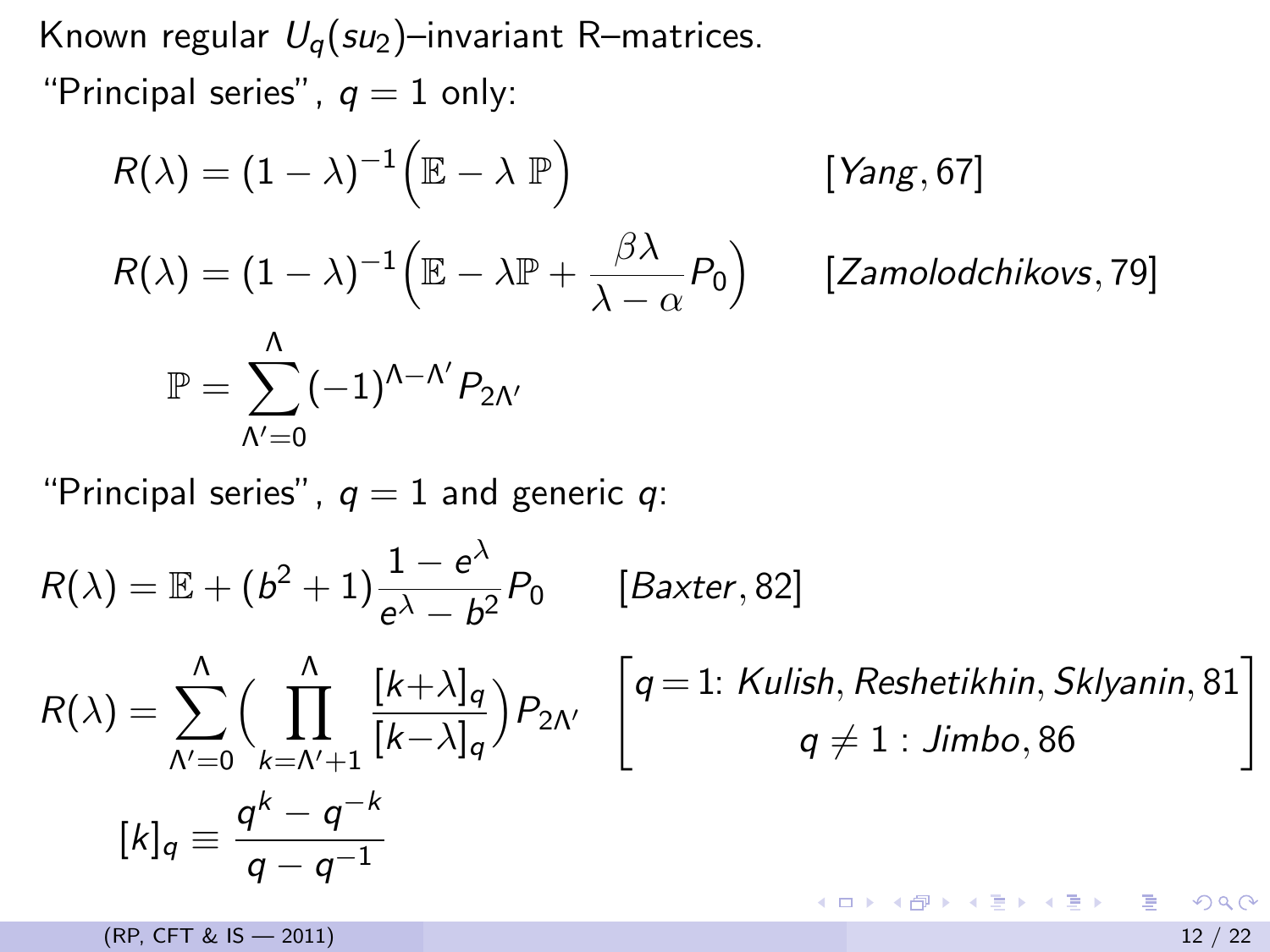Exceptional solutions:

a)  $q=1, \Lambda=6$ :

$$
R(\lambda) = P_6 + \frac{1+\lambda}{1-\lambda} P_5 + P_4 + \frac{4+\lambda}{4-\lambda} P_3 + P_2 + \frac{1+\lambda}{1-\lambda} P_1 + \frac{1+\lambda}{1-\lambda} \frac{6+\lambda}{6-\lambda} P_0.
$$
  
b)  $q \neq 1$ ,  $\Lambda = 2$ : (Izergin-Korepin, 82):  

$$
R(\lambda) = P_2 + \frac{[2+\lambda]_q}{[2-\lambda]_q} P_1 + \frac{\{3+\lambda\}_q}{\{3-\lambda\}_q} P_0,
$$

$$
\{t\}_q \equiv q^t + q^{-t}.
$$

(RP, CFT & IS  $-2011$ ) 13 / 22

K ロ ▶ K 個 ▶ K 로 ▶ K 로 ▶ - 로 - K 9 Q @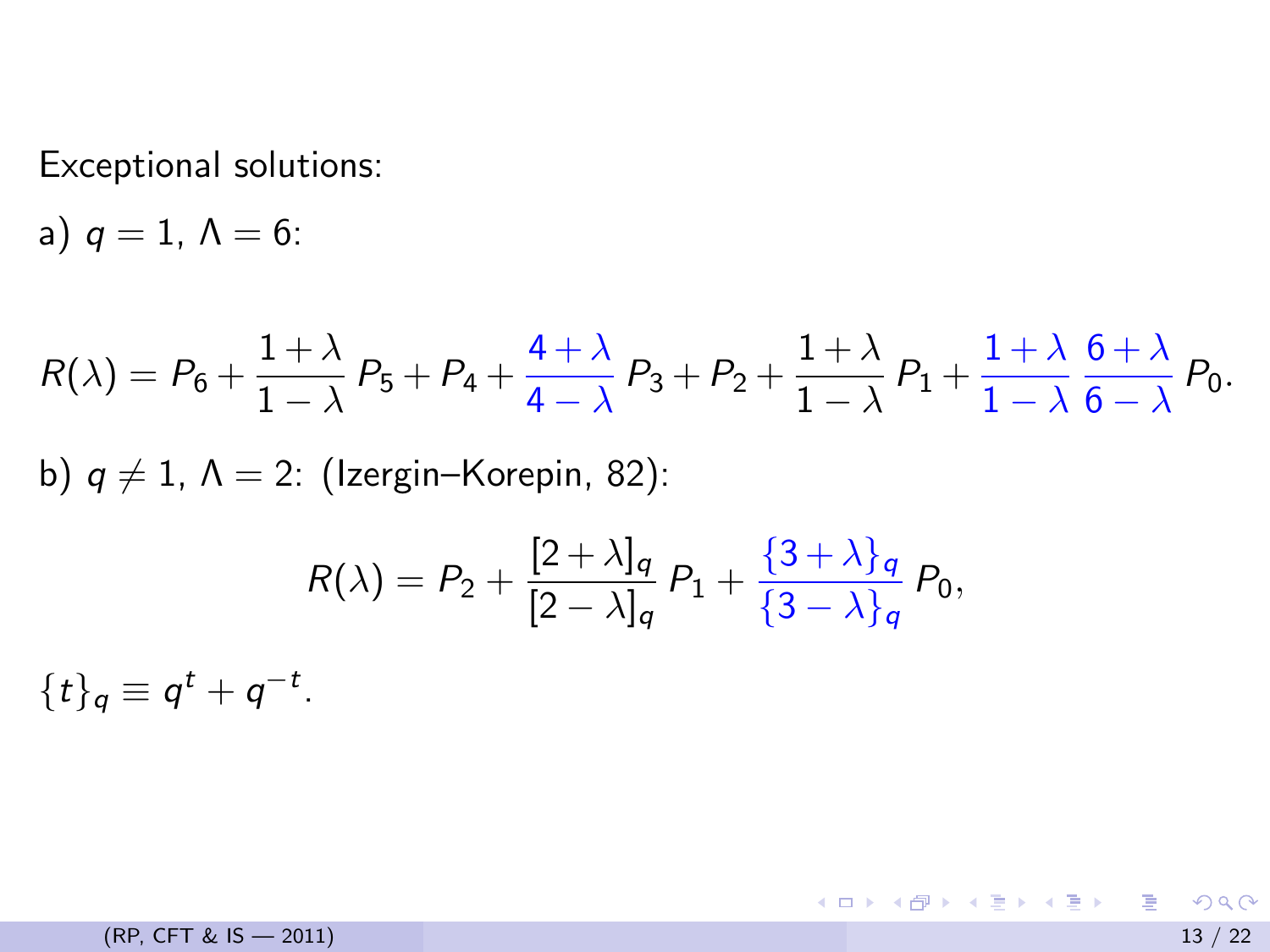Proposition: this list is complete.

AB: St.Petersburg Math. J. 17 (2006), J. Math. Sciences 143 (2007), J. Math. Sciences 143 (2010), in preparation ...

Method: reduction of the Yang–Baxter equation on the subspace spanned by highest weight vectors of weight  $(3\Lambda - 2n)$ :

$$
W^{(n)} = \{ v \in S(\Lambda)^{\otimes 3} \mid \mathcal{E}_{123} v = 0, \quad \mathcal{H}_{123} v = (3\Lambda - 2n)v \}
$$

For  $R(\lambda) = \sum^{\Lambda}$  $\Lambda$  $=$ 0  $r_{2\Lambda'}(\lambda)P_{2\Lambda'}$ , the restriction of the Yang–Baxter equation to  $W^{(n)}$  reads:

$$
A^{(n)} D^{(n)}(\lambda - \mu) A^{(n)} D^{(n)}(\lambda) A^{(n)} D^{(n)}(\mu) - D^{(n)}(\mu) A^{(s,n)} D^{(n)}(\lambda) A^{(n)} D^{(n)}(\lambda - \mu) A^{(n)} = 0,
$$

where  $D^{(n)}(\lambda)=\mathsf{diag}\{r_{2\Lambda}(\lambda),\ldots,r_{2\Lambda-2n}(\lambda)\}.$ 

K ロ ▶ K @ ▶ K 할 ▶ K 할 ▶ ... 할 → 9 Q @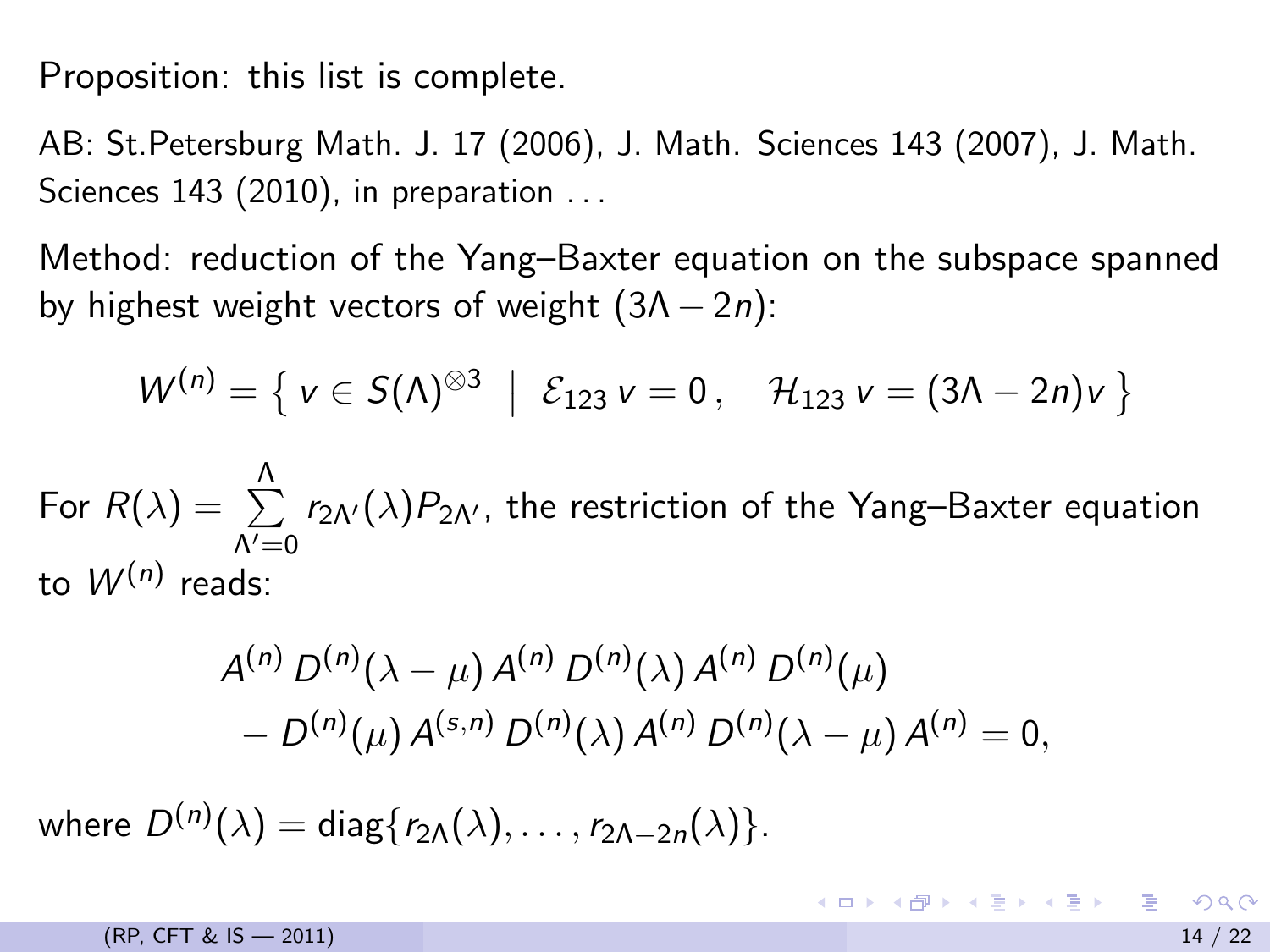$$
A_{kk'}^{(n)} = (-1)^{\Lambda-n} \sqrt{[2\Lambda - 2k + 1]_q [2\Lambda - 2k' + 1]_q} \left\{ \begin{array}{ll} \Lambda & \Lambda & \Lambda - k \\ \Lambda & 3\Lambda - 2n & \Lambda - k' \end{array} \right\}_q.
$$

 $A^{(n)}$  is orthogonal and symmetric:

$$
A^{(n)} = (A^{(n)})^t = (A^{(n)})^{-1}.
$$

(RP, CFT & IS  $-2011$ ) 15 / 22

K ロ ▶ K @ ▶ K 할 ▶ K 할 ▶ 이 할 → 9 Q @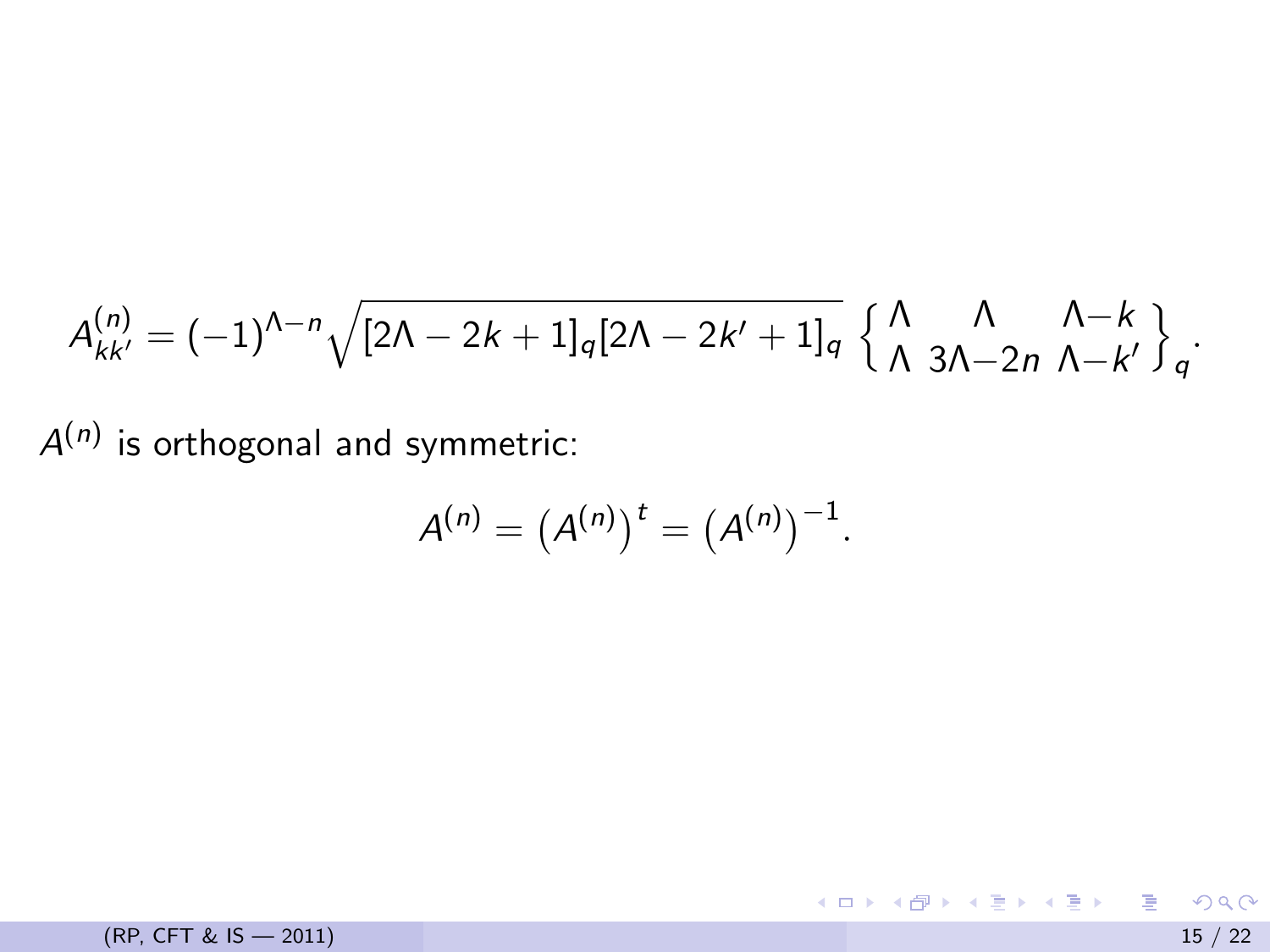### $R(\lambda)$  from Temperley–Lieb algebra

Temperley–Lieb algebra  $TL_N$ : an associative algebra with generators  $T_n$ ,  $n = 1, \ldots, N$  and relations:

$$
T_n T_m = T_m T_n \qquad \text{for } |n - m| > 1
$$
  
\n
$$
T_n T_{n\pm 1} T_n = T_n
$$
  
\n
$$
T_n T_n = (Q + Q^{-1}) T_n \qquad Q \in \mathbb{R}
$$

"Baxterization":

$$
R_{12}(\lambda) = I + Q \frac{1 - e^{\lambda}}{e^{\lambda} - Q^2} T_{12}, \qquad R_{23}(\lambda) = I + Q \frac{1 - e^{\lambda}}{e^{\lambda} - Q^2} T_{23}
$$

solve the Yang–Baxter equation for  $Q \neq 1$ .

K ロンス 御 > ス ヨ > ス ヨ > 一 ヨ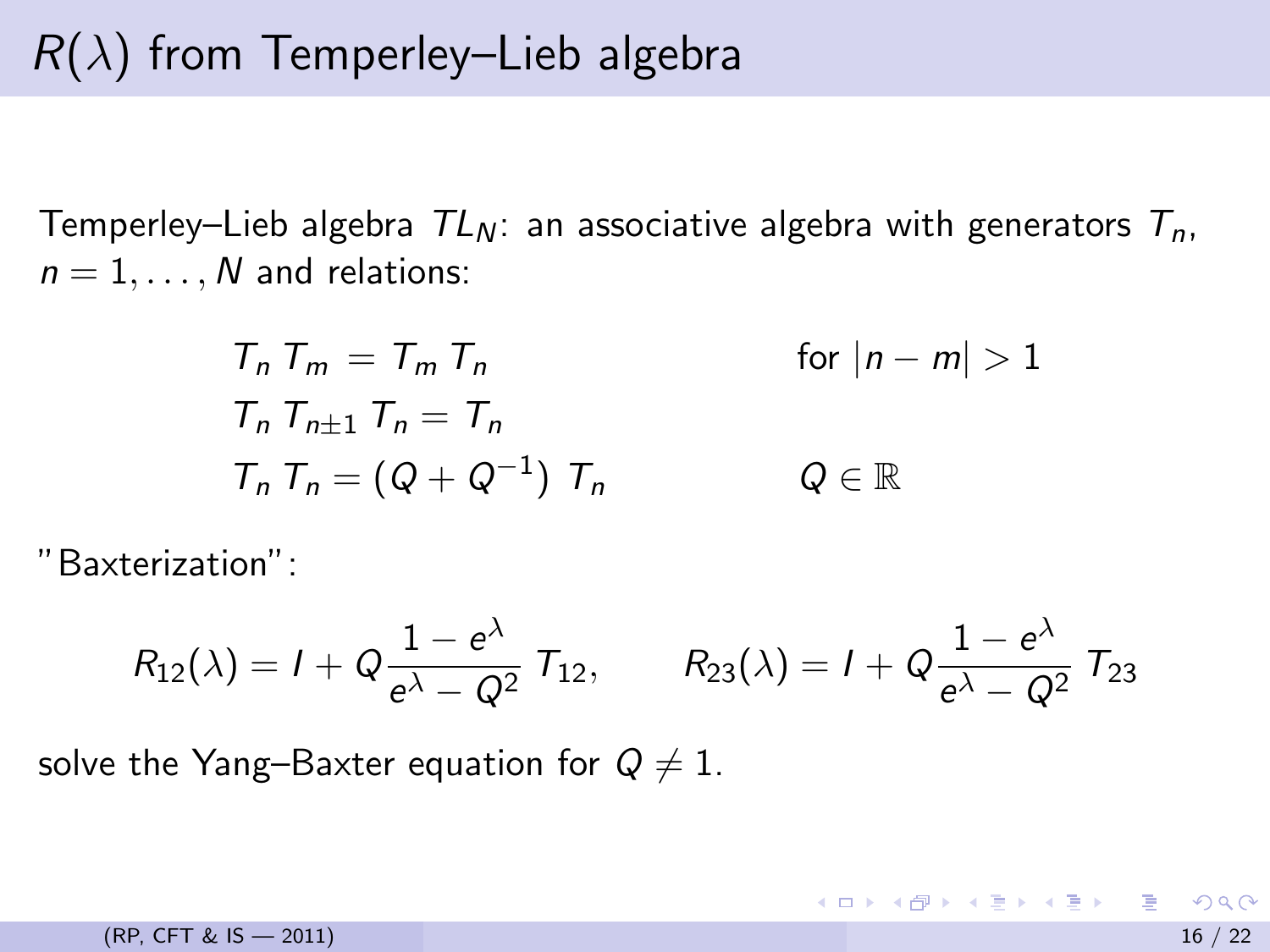The Temperley–Lieb chain:

$$
H=\sum_{n=1}^N T_n
$$

Spectrum is determined by the minimal polynomial  $P(t)$  such that  $P(H) = 0.$ 

$$
P_1(t) = t(t - [2]_Q)
$$
  
\n
$$
P_2(t) = t(t + 1 - [2]_Q)(t - 1 - [2]_Q)
$$
  
\n
$$
P_3(t) = t(t - [2]_Q)(t^2 - 2[2]_Qt + Q^2 + Q^{-2})(t^2 - 3[2]_Qt + 2[3]_Q)
$$
  
\n
$$
\deg P_N(t) = \begin{pmatrix} N + 1 \\ \frac{N+1}{2} \end{pmatrix}
$$

 $(RP, CFT & IS - 2011)$  17 / 22

K ロ ▶ K @ ▶ K 할 ▶ K 할 ▶ ... 할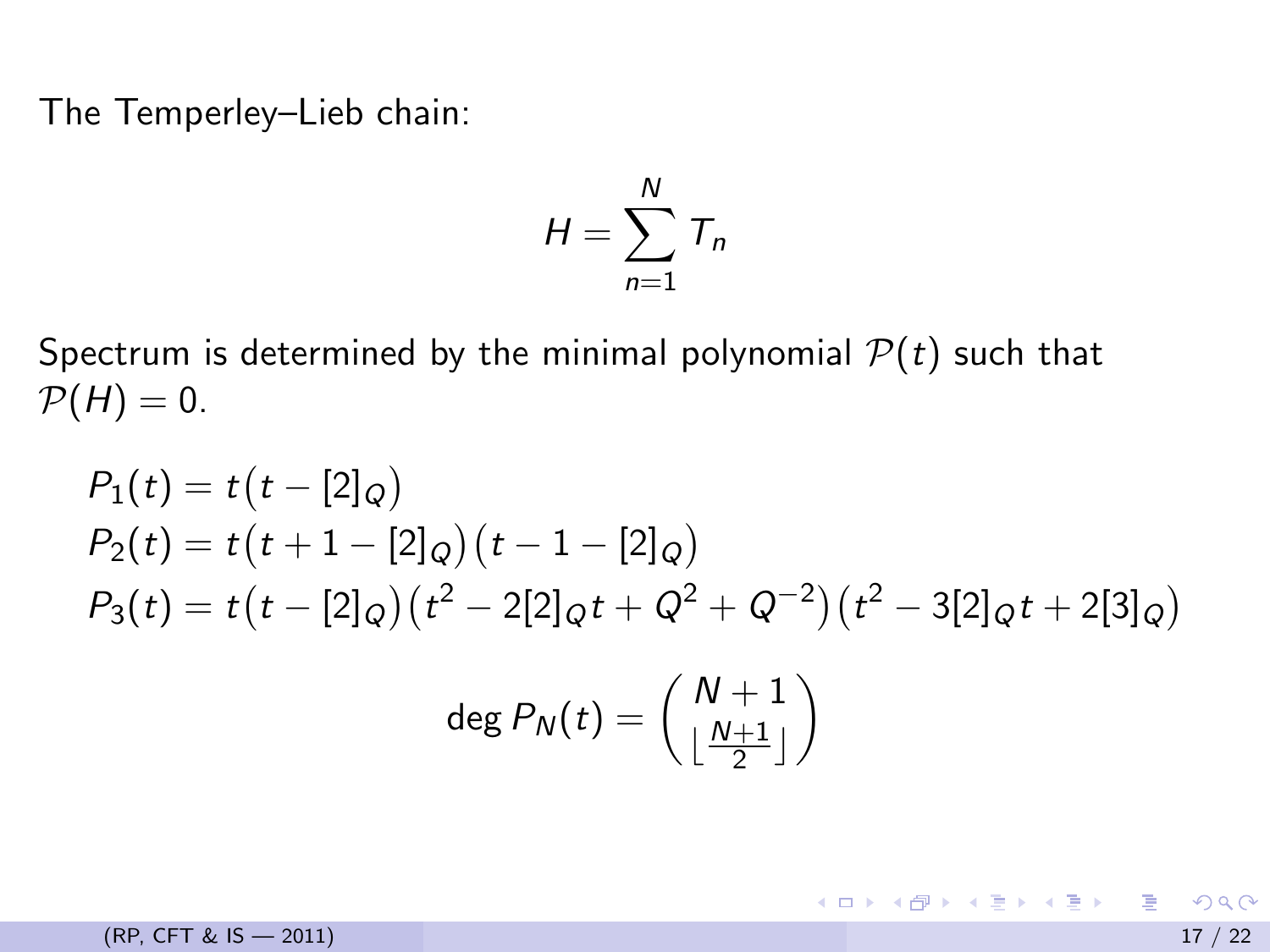Baxter's  $R(\lambda)$  is a particular case with  $T = [\Lambda + 1]_q P_0$ .

 $q > 1$ ,  $\Lambda = 1$  is a deformation of the Heisenberg chain called the XXZ spin chain:

$$
H_{XXZ} = \sum_{n} \sigma_n^1 \sigma_{n+1}^2 + \sigma_n^2 \sigma_{n+1}^1 + \frac{q+q^{-1}}{2} \sigma_n^3 \sigma_{n+1}^3 + \frac{q-q^{-1}}{2} (\sigma_n^3 - \sigma_{n+1}^3)
$$

Spectrum of  $H_{XXZ}$  is found via the algebraic Bethe ansatz (with proper boundary conditions).

K ロ ▶ K 個 ▶ K 로 ▶ K 로 ▶ 『로 『 YO Q @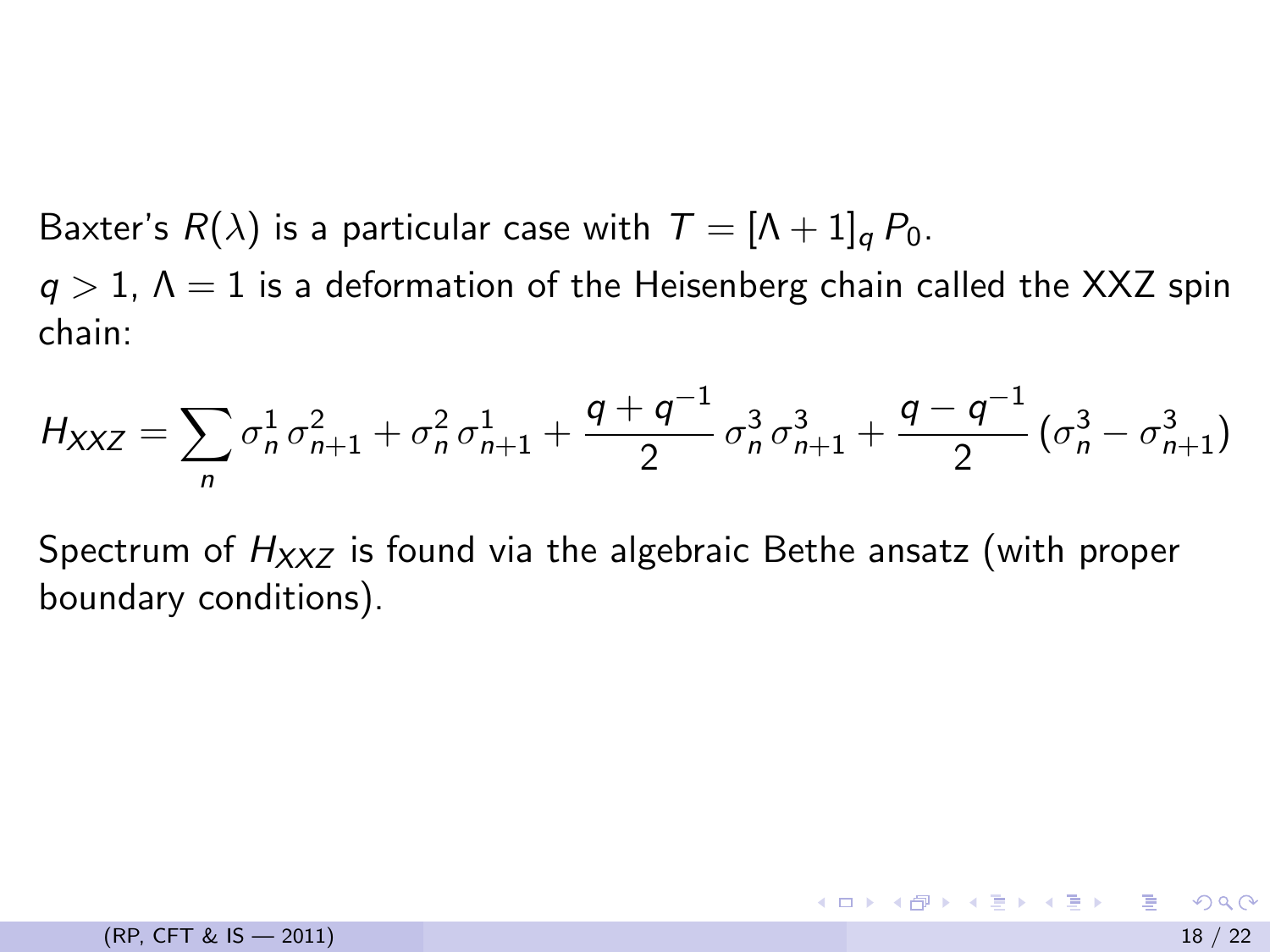Let S be a finite dimensional vector space with a scalar product  $($ ,  $)$  and an orthonormal basis  ${e_k}$ . Consider a vector (of unit length)

$$
v=\sum_{k,m}V_{km}e_k\otimes e_m\ \in S\otimes S
$$

The orthogonal projector on  $v$  is

$$
P = v(v, \cdot) = \sum_{k,m,k',m'} V_{km} \, \bar{V}_{k'm'} \, e_k \otimes e_m \otimes e^{k'} \otimes e^{m'} \,,
$$

where  $\{e^k\}$  is the orthonormal basis of the dual space  $S^*\sim S$ , i.e.  $e^k(e_m)=\delta_{km}$ .

Temperley–Lieb relation:

$$
P_{12}P_{23}P_{12} = \mu P_{12} \quad \Leftrightarrow \quad V\bar{V} \sim \text{unitary}
$$

 $(RP, CFT & IS \rightarrow 2011)$  19 / 22

イロト イ母 トイミト イミト ニヨー りんぴ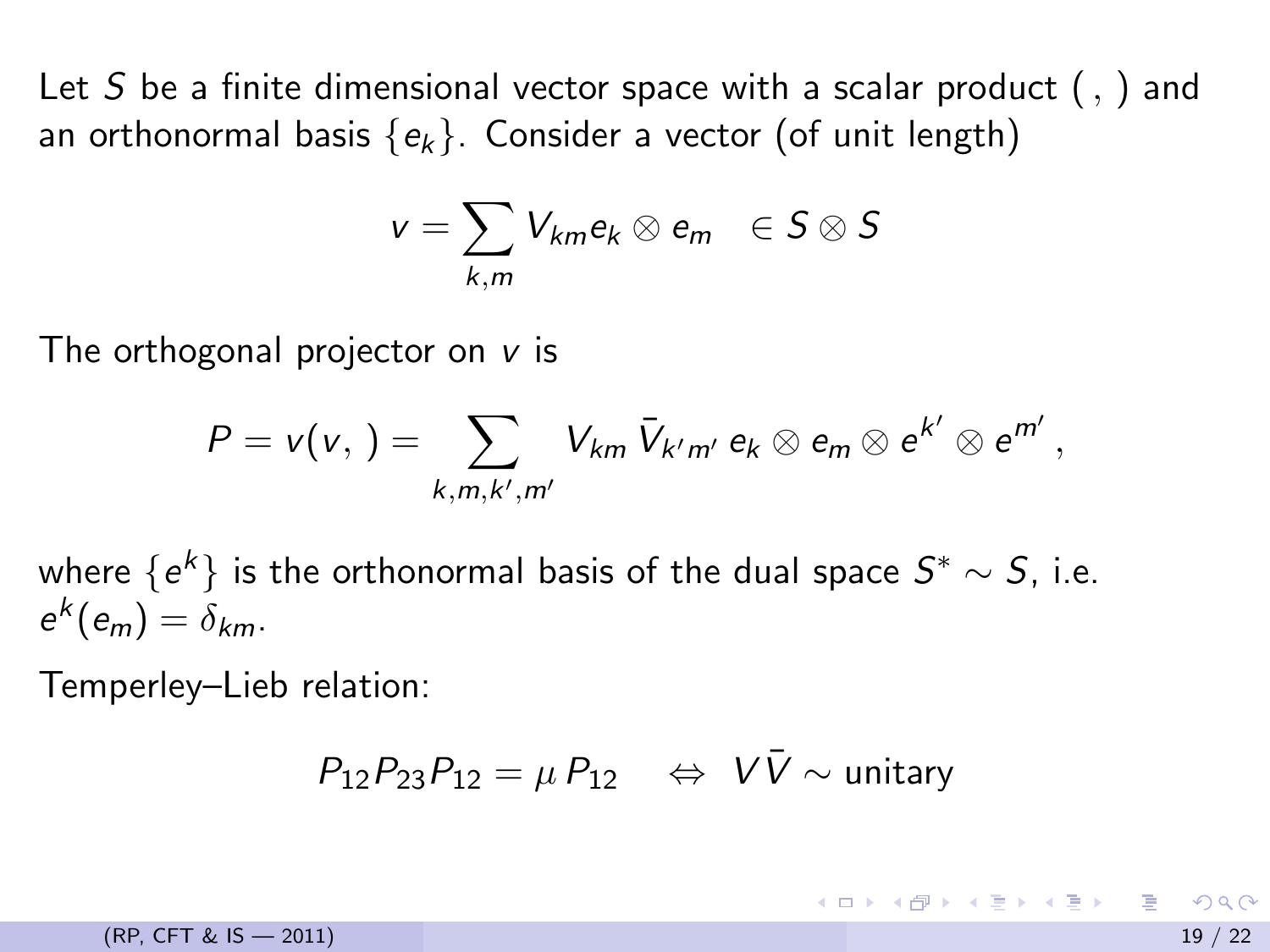$U_q(su_2)$ : S is an irreducible module of weight Λ. Basis: weight vectors, i.e.  $He_k = (\Lambda + 1 - 2k)e_k$ ,  $k = 1, ..., \Lambda + 1$ .

Consider a weight vector  $v\in S(\Lambda')\subset S(\Lambda)\otimes S(\Lambda)$ .  $V$  is a matrix of its Clebsch–Gordan coefficients.

Note:  $\Delta(H)v = 0 \Rightarrow V$  is anti–diagonal matrix  $\Rightarrow V\overline{V}$  is diagonal (for  $q > 1, \bar{V} = V$ ).

Proposition. The Temperley–Lieb relations holds for the projector on  $v = |$ <sup> $\Lambda$ </sup>, 0 $\rangle$  for a)  $\Lambda' = 0$ , any  $\Lambda$ ; b)  $\Lambda' = 1$ ,  $\Lambda = 1$ ;

c) 
$$
\Lambda' = 4
$$
,  $\Lambda = 3$ , only if  $q = 1$ .

a) yields Temperley–Lieb chain with  $Q=q^\Lambda$ . b) yields  $Q = q$  and

$$
H_{n,n+1} = \sigma_n^1 \sigma_{n+1}^2 + \sigma_n^2 \sigma_{n+1}^1 - \frac{q+q^{-1}}{2} \sigma_n^3 \sigma_{n+1}^3 + \frac{q-q^{-1}}{2} (\sigma_n^3 - \sigma_{n+1}^3)
$$

c) yields 
$$
Q + Q^{-1} = 4
$$
.

 $(RP, CFT & IS \rightarrow 2011)$  20

K ロ ▶ K 個 ▶ K 로 ▶ K 로 ▶ 『로 『 YO Q @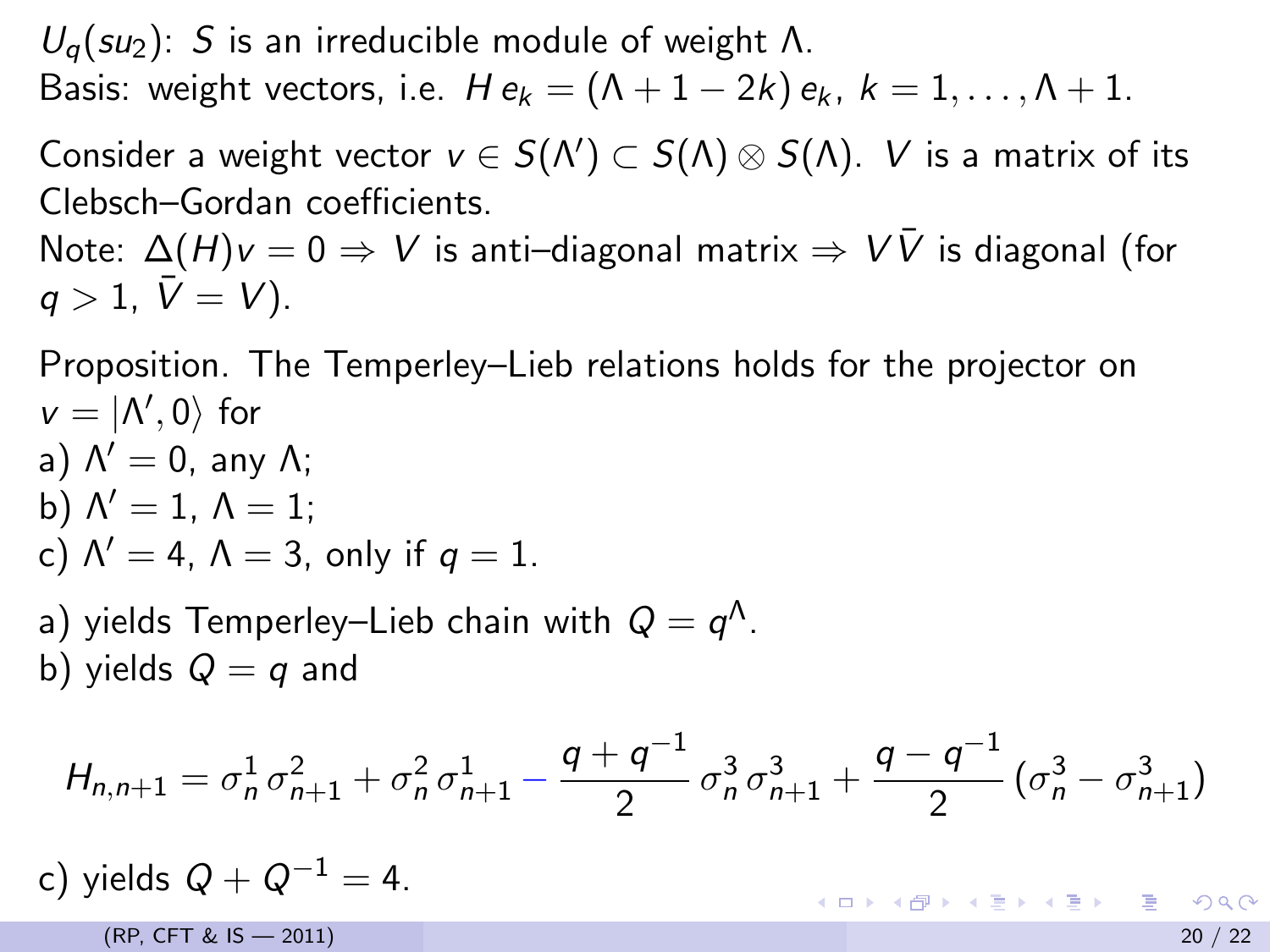# Thank you!

(RP, CFT & IS — 2011) 21 / 22

活

メロト メタト メミト メミト